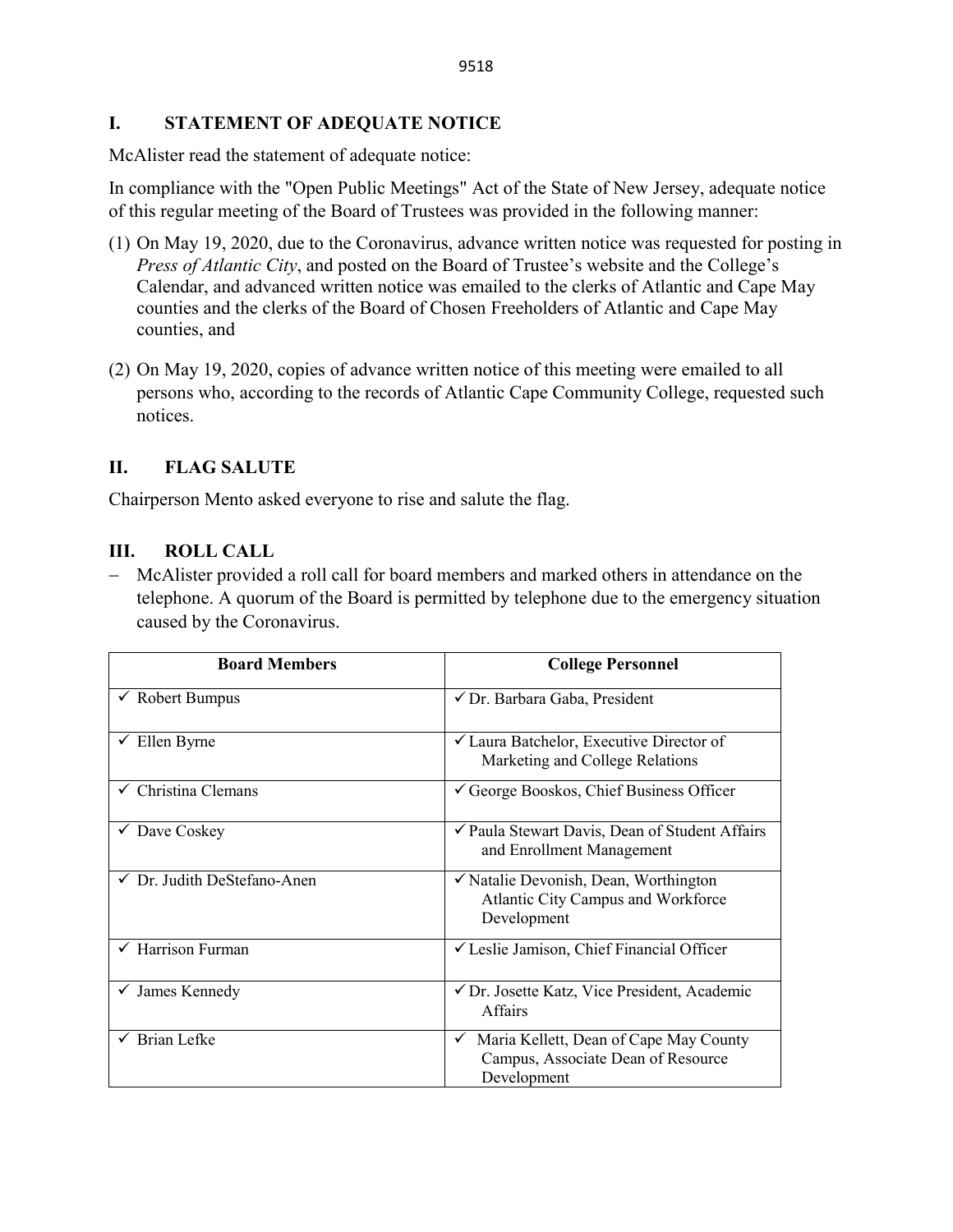| <b>Board Members</b>                                                       | <b>College Personnel</b>                                                                             |  |
|----------------------------------------------------------------------------|------------------------------------------------------------------------------------------------------|--|
| $\checkmark$ Maria K. Mento                                                | √ John Piazza, Chief Information Officer                                                             |  |
| $\checkmark$ Daniel Money                                                  | ✓ Jean McAlister, Board Secretary, Chief of<br>Staff, and Dean of Resource Development               |  |
| $\checkmark$ Donald J. Parker                                              | √ Dr. Vanessa O'Brien-McMasters, Dean,<br>Institutional Research, Planning &<br><b>Effectiveness</b> |  |
| $\checkmark$ Ahmet Sahingoz                                                | ✓ Mickey Trageser, Executive Director, Human<br>Resources                                            |  |
| √ Maria Ivette Torres                                                      | <b>Legal Counsel</b><br>✓ Lou Greco, Esq., Board Solicitor                                           |  |
| $\checkmark$ Helen Walsh                                                   |                                                                                                      |  |
| <b>Public in Attendance</b>                                                |                                                                                                      |  |
| $\checkmark$ Bonnie Lindaw, Chief Financial Officer,<br>County of Atlantic | √ Jennie Ayers, Assistant Director,<br>Conferences, Events & Contracts                               |  |
| └ Brittany Smith, Chief Financial Officer,<br>County of Cape May           | ✔ Denise Coulter, Dean, Liberal Studies                                                              |  |
|                                                                            | ✓ Caesar Niglio, ACCCEA, Master Technician,<br><b>Student Affairs</b>                                |  |

# **IV. CALL TO ORDER**

− Chairperson Mento called the meeting to order at 6:00pm.

## **V. PRESIDENT'S REPORT**

Dr. Gaba highlighted the following items from the President's Report:

*CARES Act*

- − The Higher Education Emergency Relief Fund (CARES Act) has allocated funding to colleges and universities to provide emergency financial aid grants to students whose lives have been disrupted by COVID-19, many of whom are facing financial challenges and struggling to make ends meet. Atlantic Cape was awarded approximately \$3.9 million, half of which goes directly to students. Thanks to the efforts of our Finance and Financial Aid Departments, to date we have awarded \$1,011,400 to 1,221 eligible students.
- − The U.S. Department of Education has allocated an additional \$192,877 in grant funding to the college through the Higher Education Emergency Relief Fund-Strengthening Institutions Program (SIP).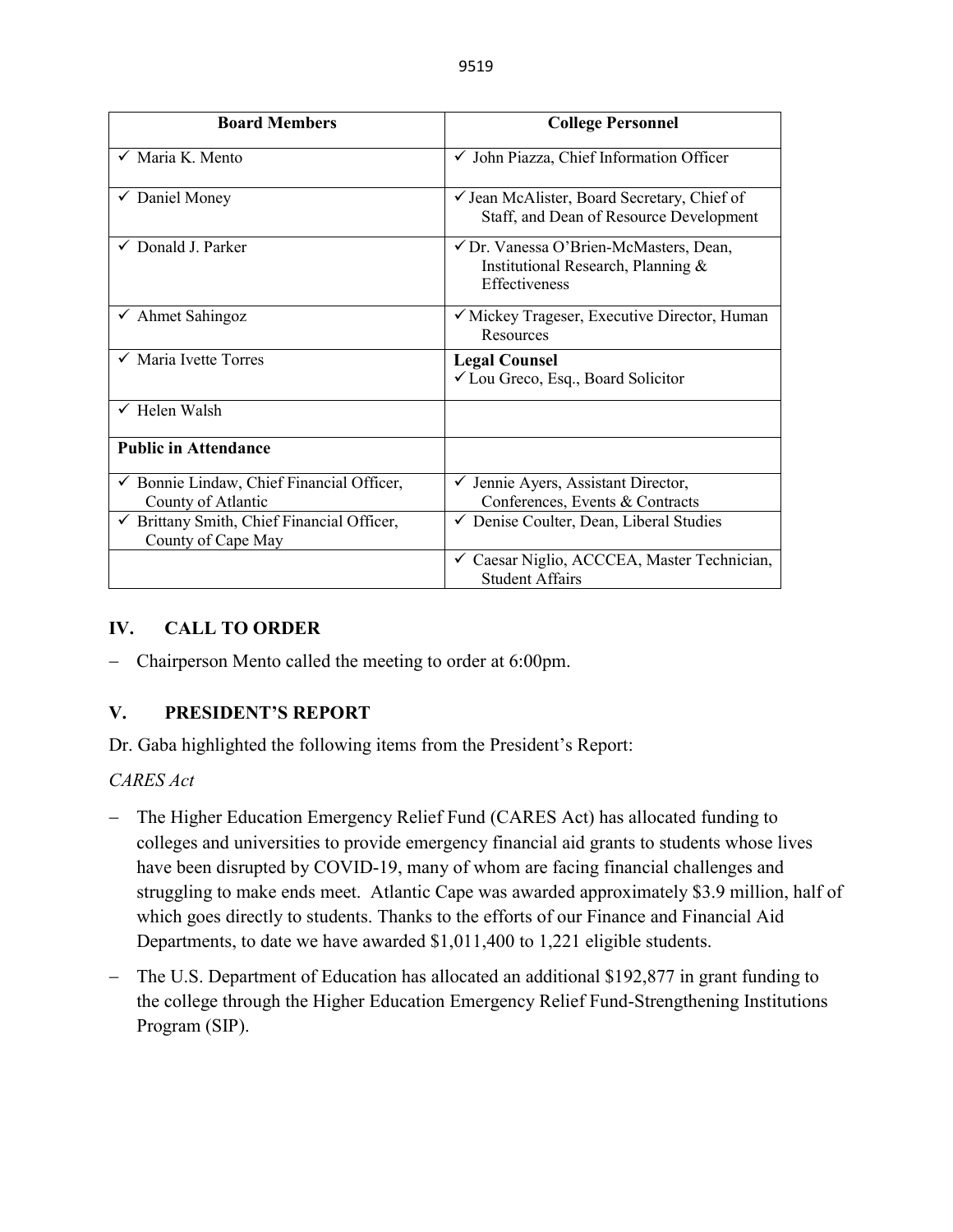# *Legislative Advocacy*

− Dr. Gaba and Jean McAlister met with Senator Booker's Office on May 7 to discuss the impact of COVID-19 on the college and the unprecedented challenges faced by students (such as food insecurity). Dr. Gaba also advocated for additional financial assistance needed because of COVID-19. While we are very grateful for the CARES Act funding, it carries with it many restrictions and does not help fund the gap we expect in our operating budget due to lower than budgeted enrollment and reduced State funding expected for next year.

# *Commencement 2020*

− Atlantic Cape will host a *Virtual Graduation* ceremony for the Class of 2020, which will be broadcast on YouTube and Facebook and will be available through the college's website on Thursday, June 11 at 6 p.m. With input from students, faculty, and staff, the college designed the *Virtual Graduation* with all the pomp and circumstance of a traditional ceremony, including keynote speakers and the acknowledgment of graduates with dedicated slides that students can design. Additionally, our graduates asked to have an in-person celebration when we are able. We have partnered with Harrah's Waterfront Conference Center to hold the traditional Commencement Ceremony graduates on December 5 at 11 a.m.

# *Community Outreach*

- − Workforce Development hosted complimentary workshops to provide the community with information regarding workforce enhancements as well as leadership development. The six information sessions resulted in 166 registrants.
- − Atlantic Cape collaborated with the *Hispanic Association of Atlantic County* to carry out two food distributions. More than a 1,000 local Atlantic City families benefited from this project.
- − The *Fellowship of Churches*, in partnership with Atlantic Cape, provided food to Atlantic City residents in need. Three hundred fifty (350) 30lb food boxes were distributed Saturday, April 18 and an additional 700 food boxes were distributed Saturday, May 9.
- − The college has partnered with the *Boys & Girls Club of Atlantic City* to develop the College Connect program, a free summer enrichment program for the teens of the Boys & Girls Club. Designed for high school juniors and seniors, the program aims to increase college access, aid and grant literacy, and scholarship preparation. This program will assist first generation students and those who lack general high school to college transition information through a series of college readiness workshops, career exploration opportunities, college tours, and diverse cultural experiences.
- − A virtual information session was provided to the *Court Appointed Special Advocates (CASA) for Children of Atlantic and Cape May Counties*. Over 30 youth advocates were in attendance and received a complete overview on educational resources and services available at Atlantic Cape.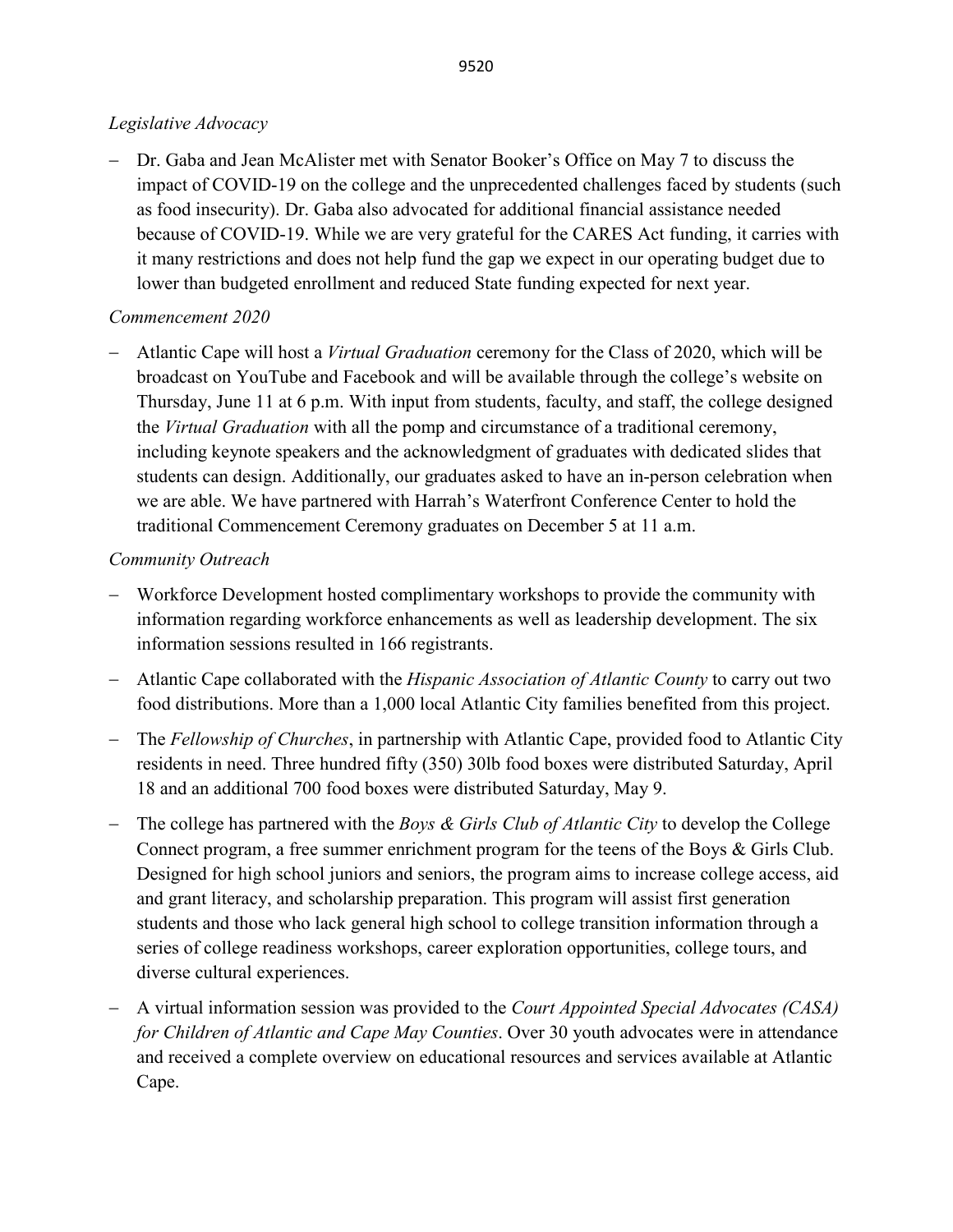*Secretary's Note-The President's full monthly report is posted on the Board webpage.*

### **VI. COMMENTS FROM THE PUBLIC**

- − Chairperson Mento called for comments from the public on agenda items.
- − None noted.

### **VII. CONSENT RESOLUTONS**

− McAlister read the following consent resolutions.

**Res. #89** Approve: Regular Session Minutes (April 28, 2020)

#### **Res. #91**

### **Memorandum of Agreement**

A Memorandum of Agreement with the Atlantic Cape Community College Organization of Supervisory and Administrative Personnel (ACCOSAP), Supportive Staff Association (SSAACCC) and Teachers, Librarians and Counselors (TLC).

### **Res. #100**

### **Personnel Action**

*Re-appointments*: **Nigel Lee Collins** to a temporary full-time Math instructor position for the term of one year beginning July 1, 2020 and ending June 30, 2021 at an annual salary of \$56,625.00; **Rich Perrillo** to a temporary full-time Science instructor position for the term of one year beginning July 1, 2020 and ending June 30, 2021 at an annual salary of \$56,625.00.

*Sabbatical* - Postponement of the previously Board-approved sabbatical for James Sacchinelli for one year, moving it from the Fall semester 2020 to the Fall semester 2021.

### **Res. #57A**

#### **Reappointments**

Reappointed to one-year terms, effective 7/1/2020: Faculty Earning Tenure (2 individuals).

#### **Res. #99**

### **Policy Reaffirmation**

Reaffirmation of Policy No. 203 *Confidentiality of Student Records* with minor changes.

### **Res. #98**

### **Official Naming of Bake Shop Donated In Memory of Mary Mento**

Naming the Strudels Bake Shop in M-building in memory of Mary Mento, Hammonton's Cake Lady.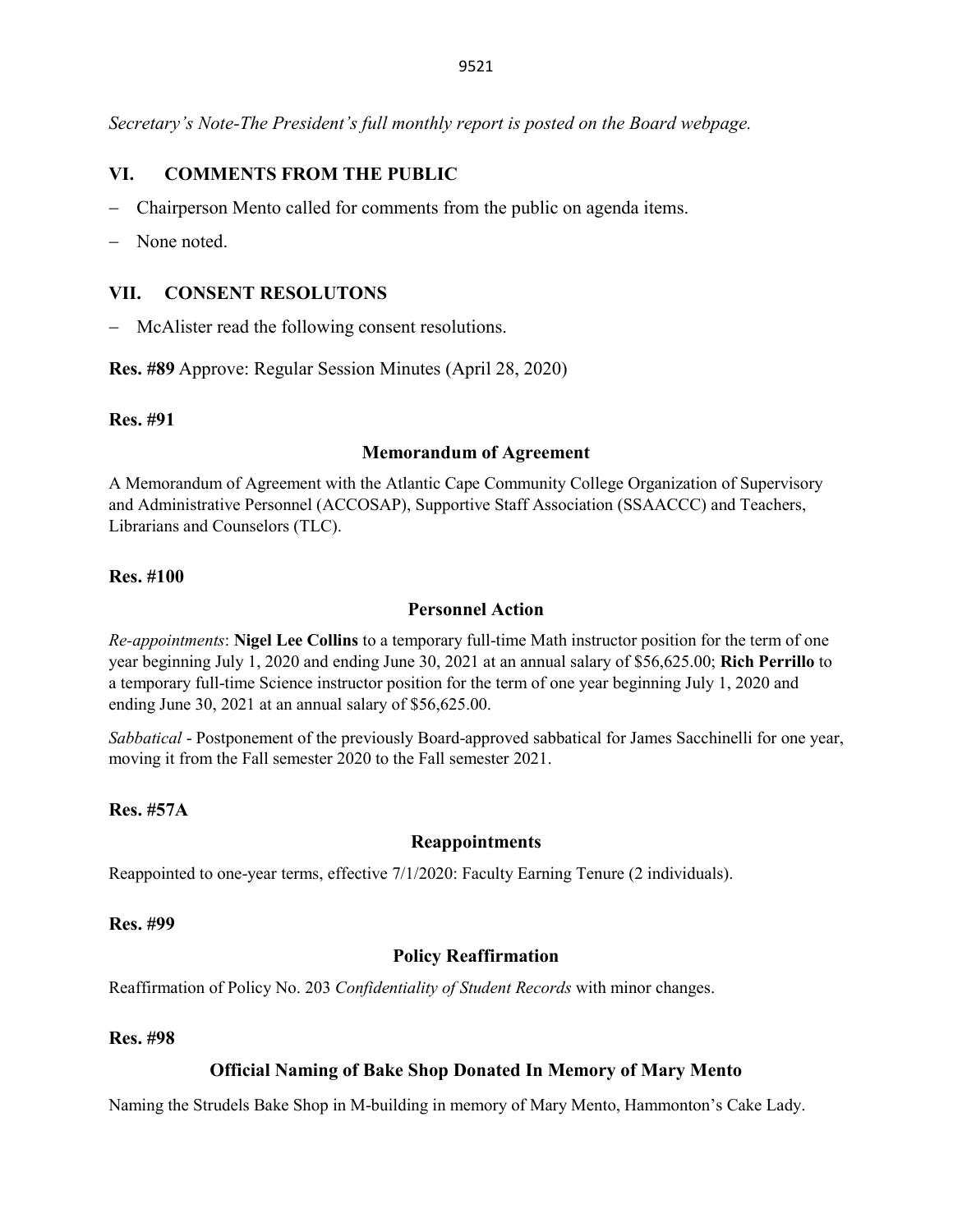#### **Award of Bids**

| <b>Number</b>   | <b>Item and Vendor Information</b>               | Amount         |
|-----------------|--------------------------------------------------|----------------|
| <b>Bid 1859</b> | Building $D \& K$ Renovations $\&$ Roof          | \$3,730,700.00 |
|                 | Replacement                                      |                |
|                 | Chapter 12                                       |                |
|                 | Ogren Construction Company, Inc.<br>Vineland, NJ |                |
| Bid Ex. 852     | $AV$ Equipment $- H$ Building Renovations        | \$253,906.20   |
|                 | Chapter $12\lambda$                              |                |
|                 | Troxell                                          |                |
|                 | Lumberton, NJ                                    |                |

Total \$3,984,606.20

#### **Res. #93**

### **Resolution Authorizing Contract for Follett Higher Education Group Inc.**

To authorize the extension of the existing contract, approved by the Board of Trustees per Resolution #121 on June 23, 2015, with Follett Higher Education Group, Inc. for the period of July 1, 2020 to June 30, 2025.

#### **Res. #94**

#### **Accept College Readiness Now VI Additional Grant Funds**

To accept an additional \$15,428 for the implementation of the College Readiness Now VI Project for a total grant award of \$52,372 and a grant term of July 1, 2019 – August 20, 2020.

#### **Res. #95**

### **CARES ACT Higher Education Emergency Relief Fund - Strengthening Institutions Program**

To submit an application to the Higher Education Emergency Relief Fund - Strengthening Institutions Program CFDA Number 84.425M, and accept the allocation of \$192,877 over the grant term of May 6, 2020-May 5, 2021.

#### **Res. #96**

### **National Endowment for the Humanities NEH CARES: Cultural Organizations Grant Program**

To submit an application to the National Endowment for the Humanities (NEH) for the NEH CARES: Cultural Organizations Grant Program to assist institutions and organizations working in the humanities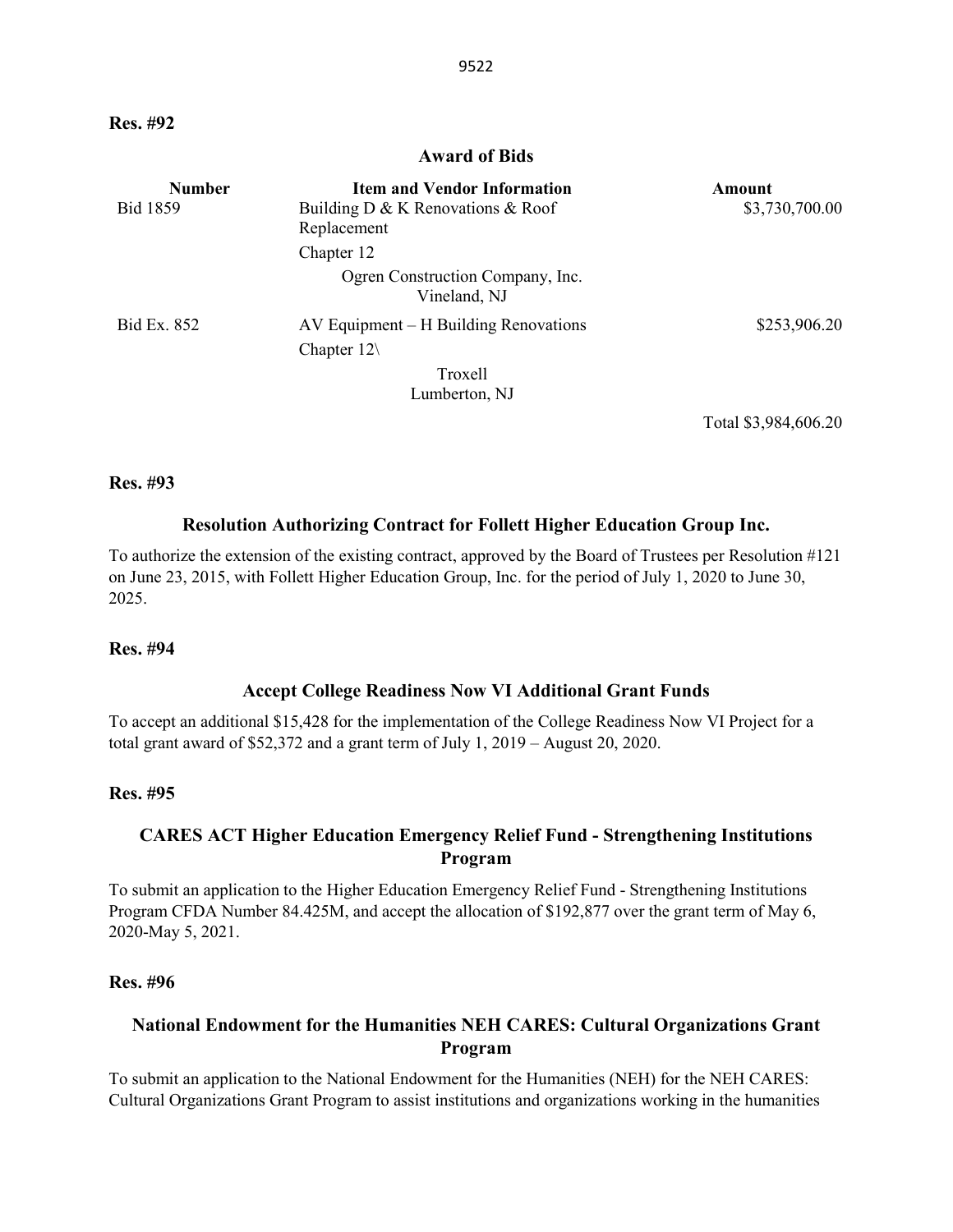that have been affected by the Coronavirus to retain or hire humanities staff, requesting a grant of up to \$30,000 over the term of 6.5 months (anticipated June 15, 2020 – Dec. 31, 2020).

# **Res. #101**

# **Application and Acceptance of Strengthening Career and Technical Education for the 21st Century Act Funds ("Perkins")**

The application and acceptance of the Strengthening Career and Technical Education for the 21st Century Act funds.

**Res. #102** Executive Session

− Trustee Byrne motioned to approve consent resolutions, Trustee Money seconded.

ROLL CALL:

ALL AYES NO NAYS ABSTENTIONS-Trustee Bumpus

Motion carried.

# **VIII. BUDGET REPORT**

Trustee Byrne reported under Resolution #90 – Regular Resolutions.

# **IX. REGULAR RESOLUTIONS**

**Res. #90** FY20 Financial Statement for ten months ended April 30, 2020.

- − Trustee Byrne stated that as of April 30, 2020, the College has earned 94.39% of budgeted revenues and expended 81.95% of budgeted expenditures. Year to date revenue is up 3.2% compared to this time last year, and year to date expenditures are up 1.2%. The year to date margin is \$737,000 higher than compared to last year, or up 15.2%. Encumbrances are down - 28.3%. Overall, FY20 credit enrollment is above budget by 4.5%. Net FY20 credit tuition and fees revenue is over \$972,000 above budget.
- − Trustee Byrne also stated that although the College's fiscal year was strong through March, the financial impact of the COVID-19 pandemic will be significant. Fifty percent of the College's State operating appropriations have been cut for the months of April, May, and June. Continuing Education revenues, which were trending behind budget through the first nine months, have been further impacted by the pandemic. College management has instituted hiring and purchasing freezes on all but essential items required for continued operations to help mitigate the negative budget impact.
- − Trustee Money motioned to approve Resolution #90, Trustee Furman seconded.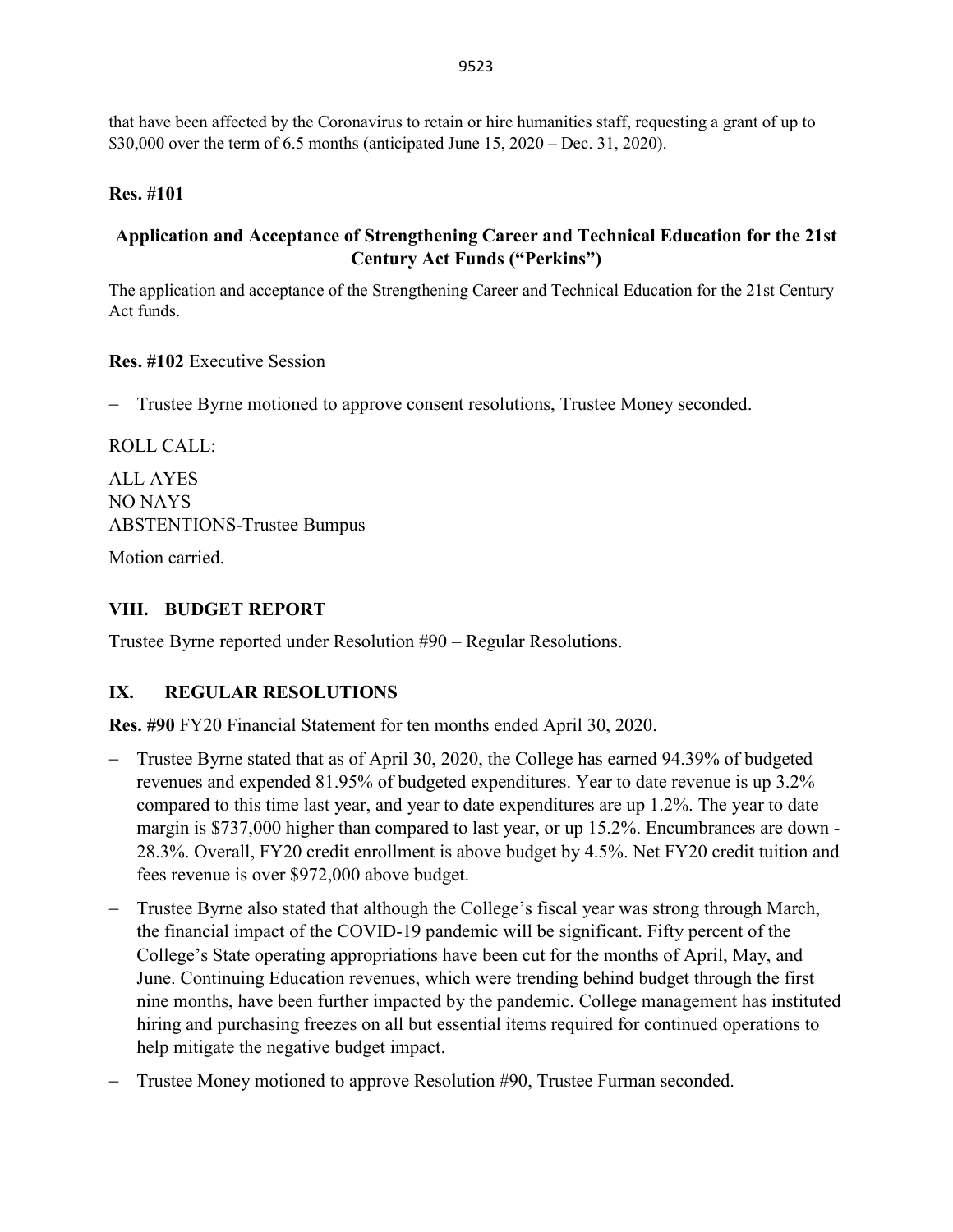ROLL CALL: ALL AYES NO NAYS NO ABSTENTIONS

Motion carried.

### **Res. #97**

### **New Jersey Department of Community Affairs Planning Grant**

To submit a planning grant application to the New Jersey Department of Community Affairs (NJDCA) Neighborhood Revitalization Tax Credit Program requesting a grant of approximately \$50,000 to develop at 5-10 year plan to revitalize Atlantic City's Inlet Neighborhood (Ward #1).

- − Trustee Byrne stated that Atlantic Cape will partner with Rutala Associates, LLC to develop the plan for revitalization of the inlet section of Atlantic City in collaboration with Atlantic City residents, property owners, and business persons in the neighborhood by scheduling public or online meeting(s) in order to solicit comments on the draft plan.
- − Trustee Byrne motioned to approve Resolution #97, Trustee Money seconded.

ROLL CALL:

ALL AYES NO NAYS NO ABSTENTIONS Motion carried.

*Secretary's Note:* On September 3, 2020, it came to the Resource Development Office's attention that the resolution must be submitted on the New Jersey Department of Community Affair's template, noting that the college President is the authorized signatory for the grant agreement. The Board of Trustees unanimously consented to this revision via email on September 4, 2020.

## **X. COMMITTEE REPORTS**

PERSONNEL AND BOARD DEVELOPMENT

− There was no report under the Cunningham-Ruiz Bill.

## **XI. FOUNDATION REPORT**

− Trustee Furman stated that the Restaurant Gala was cancelled. The Foundation is in the process of contacting our sponsors to donate their sponsorship to scholarships or Emergency Funds through the Foundation. We have transferred more than \$100,000 to date thanks to the generosity to our donors. Additionally, 161 50/50 raffle tickets and 100 Borgata/Old Homestead Dining Experience raffle tickets were sold. All members of the Foundation Board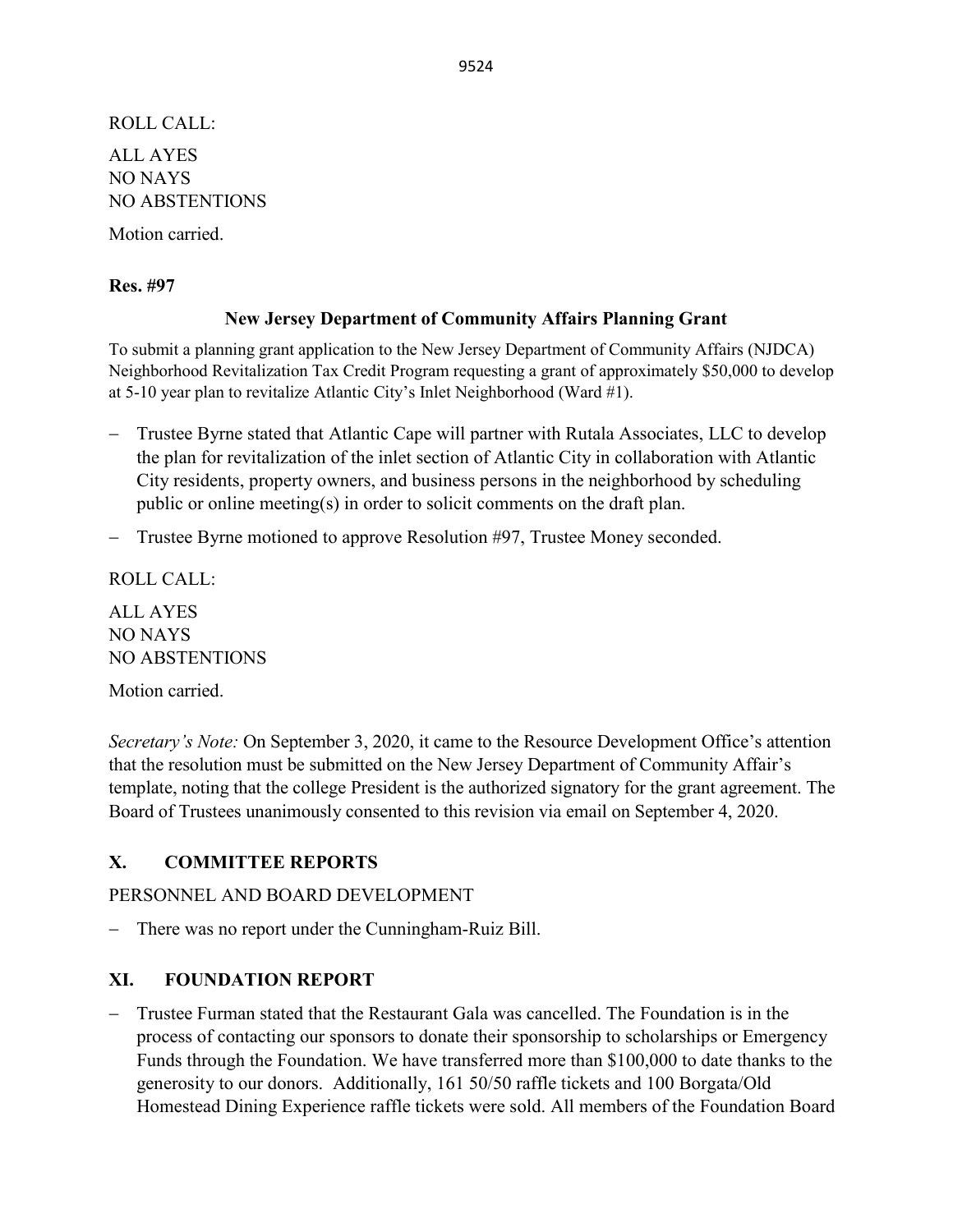participated in GivingTuesdayNow!, Restaurant Gala sponsorships, and/or Restaurant Gala raffles.

- Trustee Furman stated that the Hollander Memorial Foundation (an endowment with Bacharach Institute for Rehabilitation) donated \$25,000 to nursing scholarships for this upcoming year. The Langdon fund has also provided another \$25,000 for the Nursing Emergency Fund, which we have nearly depleted in the last month.
- − Trustee Byrne thanked the Trustees who contributed to the Emergency Fund, GivingTuesdayNOW!, and Restaurant Gala sponsorship or raffles. She also thanked Chairperson Mento for her contribution to the Naming Opportunity Campaign, in memory of her mother, Mary Mento. As always, there is still time to give to students with the greatest need. Contact Jean McAlister if you would like to give to students through the Foundation.

# **XII. NEW JERSEY COUNCIL OF COUNTY COLLEGES (NJCCC)**

− Trustee Furman stated that he has served on the Executive Board of the Council since March of 2019 and recently resigned. There is still a seat open on the Executive Board. Please contact Jean McAlister if you are interested in serving.

# **XIII. OTHER BUSINESS**

− None noted.

# **XIV. COMMENTS FROM THE PUBLIC**

− C. Niglio stated that staff are working harder than ever before in the remote environment providing online services to students, including registration for Summer Sessions and Fall Semester.

# **XV. EXECUTIVE SESSION**

− At 6:28pm, Trustee Money motioned to go into Executive Session to discuss personnel matters. Trustee Byrne seconded. No action will be taken upon return from Executive Session.

ROLL CALL:

ALL AYES NO NAYS NO ABSTENTIONS Motion carried.

# **XVI. ADJOURNMENT**

− At 6:40pm, Trustee Money motioned to adjourn, Trustee Furman seconded.

ROLL CALL: